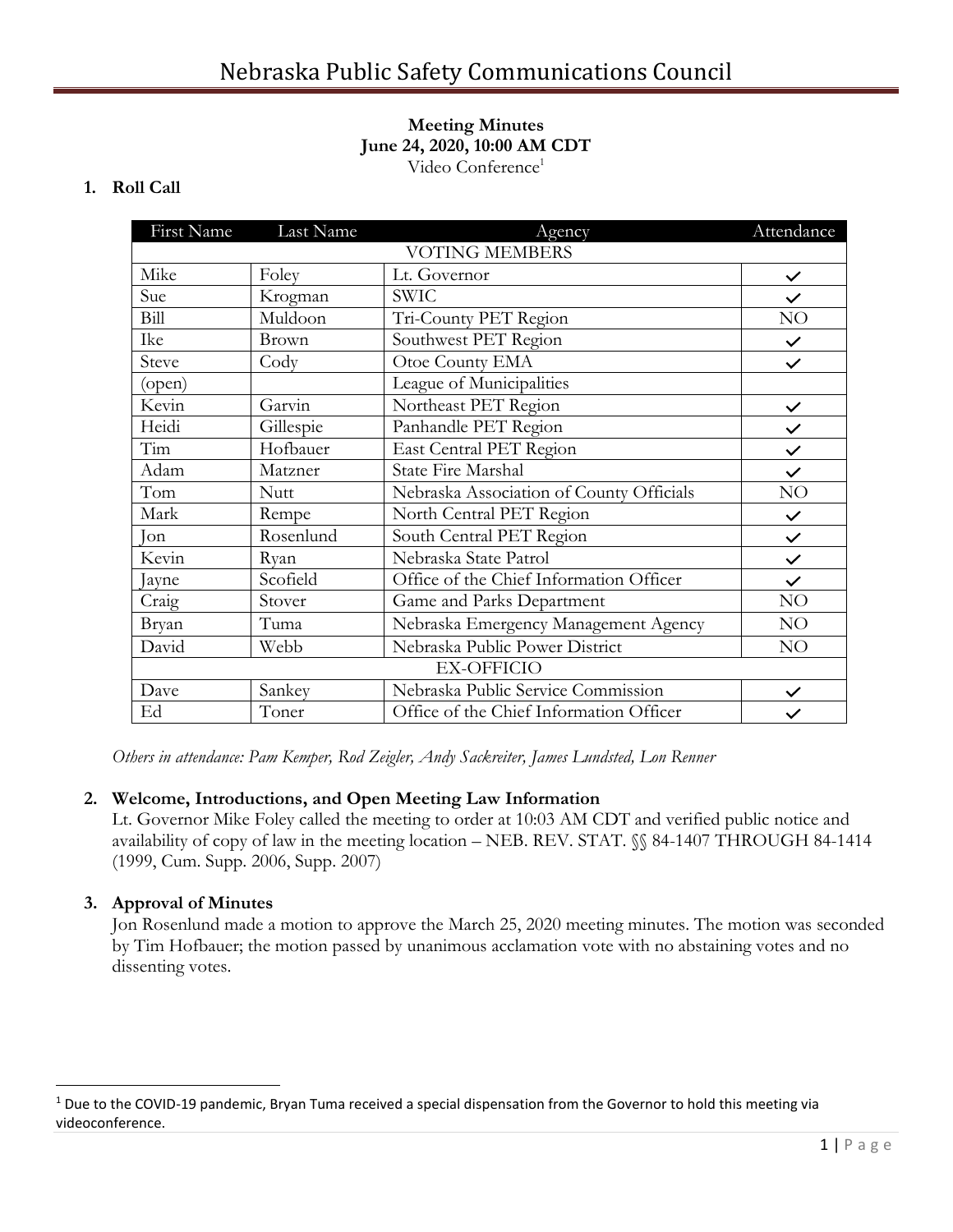## **4. Communication Successes/Issues During Covid-19**

## **Agency Reports:**

## **(1) NEMA – Sue Krogman**

NEMA distributed Verizon cell phones to National Guard personnel to assist with testing across the state. In addition, NEMA worked with the OCIO and NSP to activate the State Communications Unit in response to public gatherings. The joint response worked excellent and should be considered in the future.

### **(2) OCIO – Jayne Scofield**

Partnership with NEMA and NSP worked very well in response to public gatherings.

#### **(3) G&P – Craig Stover**

No one available.

#### **(4) NSP – Kevin Ryan**

Agreed with OCIO and NEMA's comments. System worked very well as the radios were reprogrammed on a Sunday afternoon and pushed out to the NG troops. Minor training on usage was performed, but, all in all the system worked very well.

#### **(5) SFM – Adam Matzner**

No complaints. Nothing out of the ordinary**.** 

#### **(6) PSC – Dave Sankey**

Regular WebEx meetings were setup with the PSAPS and shared information about what was going on at the state level. A few centers had staffing concerns due to self-quarantining, plans were put in place to accommodate call volume. As far as the public gatherings were involved, the PSAP in Douglas County wasn't included in command post situation originally but was quickly rectified.

#### **(7) NACO – Tom Nutt**

No one available

#### **(8) NPPD – Dave Webb**

Lon Renner- We were able to use SRS as normal. NPPD still has a large number of staff teleworking and it has been very successful. NPPD maintains an adequate number of VPN licenses to accommodate teleworking. NPPD has incorporated Microsoft Teams and believes there will be more people working remotely even after COVID-19.

#### **PET Regions:**

### **North East**

No major issues for COVID-19 or public gatherings.

#### **Tri-County**

No one on this call.

#### **South Central**

Weekly meetings with emergency managers during pandemic and public gatherings. Were some of the earlier spikes in the state for Covid cases. Appreciated the capability to transport some of their patients to larger facilities, like Douglas Co., during the spikes. They found that the weekly meetings were very helpful.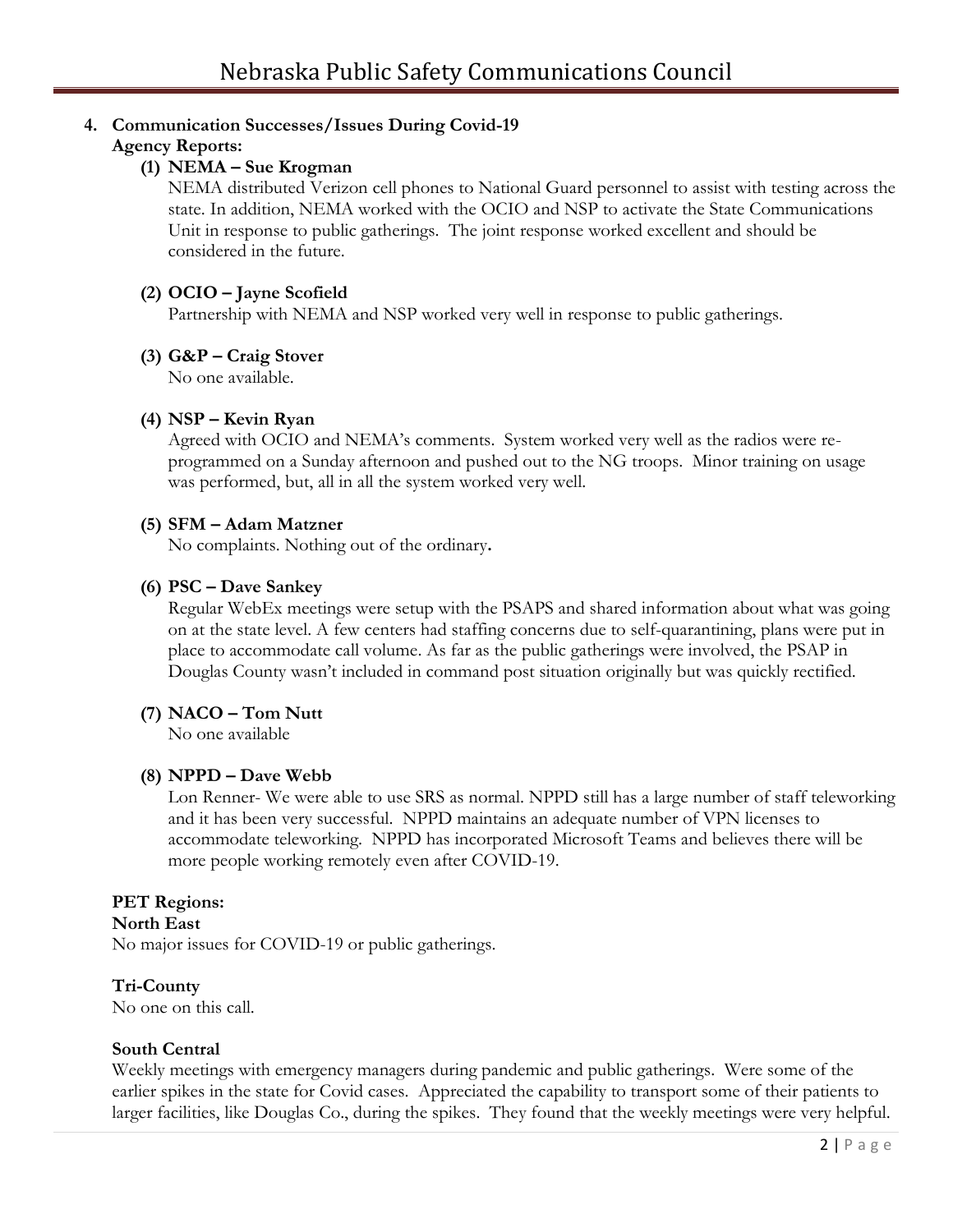**South Central (continued)** April 911 inbound calls were almost half those of regular months. The NIAC offered to put a representative in their EOC when there are future public gatherings.

#### **North Central**

Was able to host meetings virtually. No issues to report.

### **South East**

Lincoln/Lancaster Co., Mark Hosking, is developing a regional SRS exercise with NEMA staff. Able to update Otoe County and Nemaha County PSAPS with backup radio resources in consoles in preparation of possible relocation.

### **East Central**

Communication went well for most of the region. Multiple Unified Command meetings were held with health departments. Minimal public gatherings and the ones that they had were very peaceful. East Central 911 PSAPS worked together to back each other up if a call center went down or was inundated with calls. NRIN added a generator for an additional backup power source and all NRIN sites are up and operational.

#### **South West**

Worked hard to continue communications during Covid. Dispatch center has not seen increase in calls. Automatic backups for their dispatch center are with the South-Central Region and are going very well. There was a fiber cut during the middle of covid that forced them to test their backup plan. Everything went extremely well. As far as any public gatherings, the few that they had were peaceful and orderly, so they felt very fortunate. Planning more exercises in the fall.

#### **Panhandle**

They have seen locally a decrease in calls for service during pandemic. Virtual meetings have been very successful and has promoted communication. There were two fiber optic cuts within days of each other. Down for a total of 6 hours, but it has been repaired. Public gatherings have been very peaceful and are not aware of any problems that occurred.

Lt. Governor asked if there were any other discussion items that pertained to either Covid or public gatherings, no one spoke up.

#### **5. Reports From Working Group Committees ESInet – Dave Sankey**

Provided a visual of the Nebraska PSAP Regionalization map that is available on the PSC website. The South Central Region will be the first to join the new network. RFP for NG 911 ESInet and core services was released on March  $17<sup>th</sup>$ . Vendors could submit bids in the flowing manner:

- ESInet only 1 bidder
- NG Core Services Only 5 bidders
- ESInet and NG core services combined 8 bidders

Bids were received June  $3<sup>rd</sup>$ . Current evaluation process is underway and should be completed by July 13<sup>th</sup>. We hope to identify a successful bidder by the end of August. Contract finalization will be late summer/early fall. Hoping to have a contractor ready to go by end of this year or beginning of next year. Dave then gave a synopsis of what the new Next Generation 911 system will look like – Actual presentation is attached to the webinar minutes.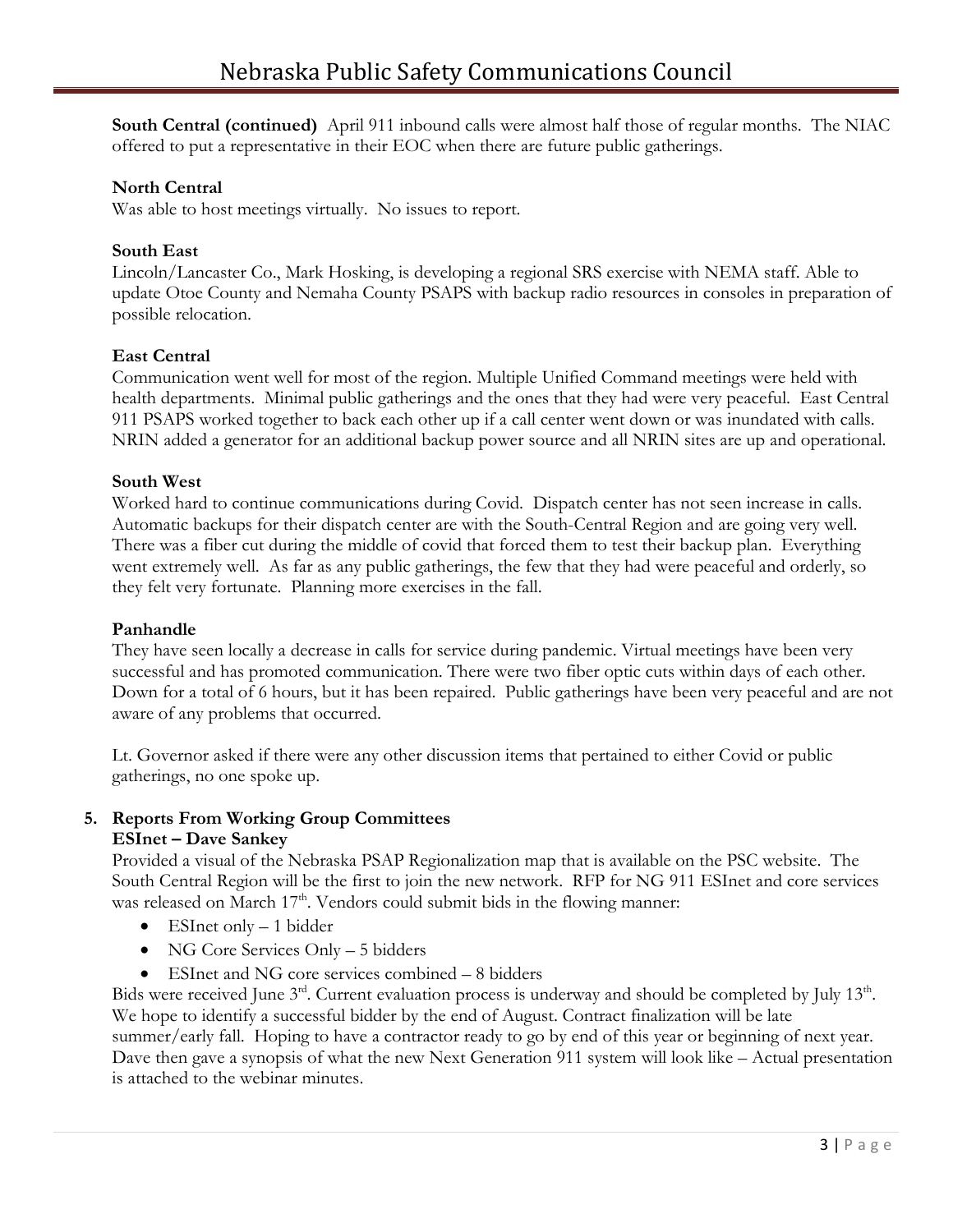# **NRIN – Tim Hofbauer/Jon Rosenlund**

Tim discussed the NRIN Governance Board. The Board has continued to have meetings over the last few months. The annual billing has been sent out to users of the system. Looking to hire a manager for day-today management of the system. Jon – hoping to continue to move forward with utilizing all the capabilities of this network. Sue-there is remediation work on towers in the North Central part of the State. Lower North Central and Eastern side of the State will be adding two new rings for redundancy. North East area is ready to install routers. Thanked this board for their decisions during the IJ process to continue the buildout. Tim reiterated the seamless capability of the redundant rings, referred to a tower in York County that was hit by a low flying plane and was rendered useless – the rings allowed the system to continue to operate.

# **SRS – Pam Kemper**

SRS operating as usual. In November, the Kimball tower collapsed, however, that has been repaired and should be operating normally. This is the year for their bi-annual upgrades. Covid slowed this process down a little. Currently there are 20 dispatch centers that are on the SRS system. More to come. There are multiple counties that are taking advantage of being on the system so that they can dispatch at each other's locations or for the other center. All 3 State Patrol centers have this capability. We are resuming our outreach program. SUG meetings as usual. Sue Krogman reiterated that fact that all major projects in Nebraska are either connected to or associated and shared with each other.

# **SECC – Rod Zeigler**

SECC approved the plan as submitted. Looking for a new state relay station in the Omaha area. Reported that the Nebraska Broadcasters Association will be helping the SECC develop a website.

### **FirstNet – Sue Krogman & Andrew Sackreiter**

Andy Sackreiter- shared Nebraska FirstNet Update map. The buildout schedule for this network is to occur over first five years with a final deadline (nationwide) by end of year, 2023. Nebraska is on track to be complete by March 2021. Sue Krogman commented on the fact that Nebraska will be completed 2 years in advance of the actual deadline. All maps are from<https://www.att.com/maps/wireless-coverage.html>

#### **6. Public Comments**

James Lundsted- CISA: Update on ransomware in public safety and government networks, Wireless Priority Service, and Nebraska PTS use. Encouraged everyone to be vigilant with your emails as ransomware is running rampant with state government, local and tribal networks.

Jon Rosenlund would like the group to discuss adding the Public Service Commission as a member of this Council. The Lt. Governor will discuss with Sue Krogman on what the protocol and procedure would be.

# **7. Next Meeting**

Next meeting will be Wednesday, September 23<sup>rd</sup> 2020, at 10:00 AM CDT. Location of the meeting will be announced prior to the next meeting as well as whether or not it will be in-person or via webinar.

#### **6. Adjourn**

Jon Rosenlund made a motion to adjourn the meeting. The motion passed by unanimous acclamation vote. The meeting was adjourned at 11:12 AM CDT.